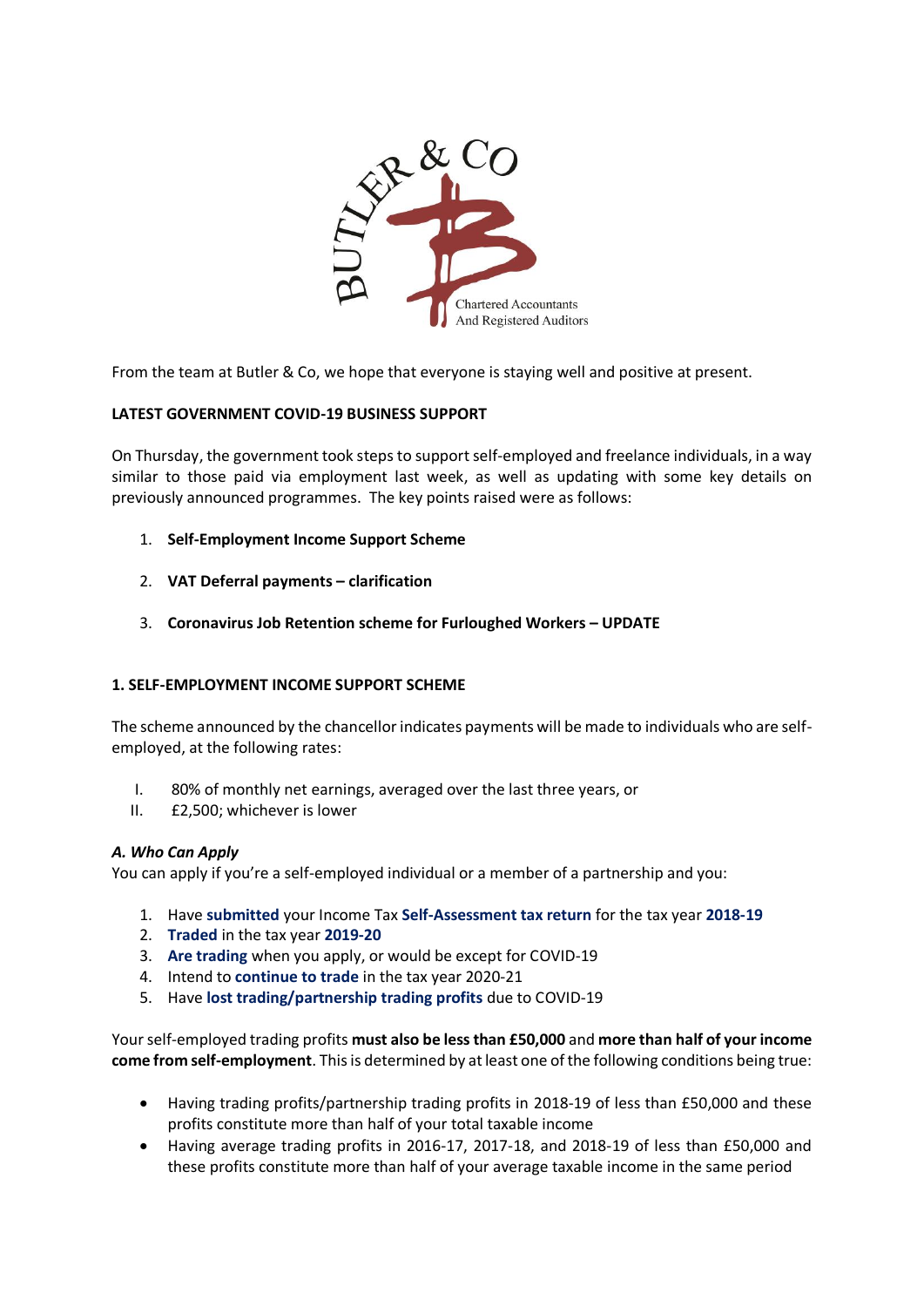If you started trading between 2016-19, HMRC will only use those years for which you filed a Self-Assessment tax return.

# **If you have not submitted your Income Tax Self-Assessment tax return for the tax year 2018-19, you must do this by 23 April 2020.**

HMRC will use data on 2018-19 returns already submitted to identify those eligible and will risk assess any late returns filed before the 23 April 2020 deadline in the usual way.

### *B. Monthly Earnings Calculation*

In order to work out your net monthly earnings, HMRC identify your net profit from your selfemployment business activities only for the last three tax years (2016-17, 2017-18 and 2018-19), and divide this total by 36.

For example:

| <b>Tax Year</b>                                                                               | $2016 - 2017$ | $2017 - 2018$ | $2018 - 2019$ | <b>SUB TOTAL</b> |    | <b>MONTHLY</b><br><b>NET</b><br><b>EARNINGS</b> |
|-----------------------------------------------------------------------------------------------|---------------|---------------|---------------|------------------|----|-------------------------------------------------|
| <b>Trading</b><br>Total<br><b>Profit</b> from Self- $\left  \right.$ £12,000.00<br>Employment |               | £14,000.00    | £16,000.00    | £42,000.00       | 36 | £1,166.67                                       |

Using the above example, you would be entitled to receive 80% of the £1,166.67 – i.e. **£933.33** per month.

### *C. To Be Confirmed Points*

We are currently clarifying the following points, and are hoping to confirm these as soon as possible as the Chancellor has not made these clear as yet:

- A. The definition of total trading profit; we believe this will be accounting profit as detailed on the sets of accounts produced for you but are waiting to confirm.
- B. What happens if you made a loss in any of the years under discussion; whether this is discounted from the calculation or valued at £nil; as this has not been made clear.
- C. We are assuming that the grants offered will be based on partnership share and not total partnership profit, but this again to be confirmed by the Treasury.

**HOW TO APPLY:** You cannot apply for this scheme yet; this will be made available by early June per the chancellor, and hopefully earlier.

**HMRC will contact you if you are eligible for the scheme and invite you to apply online.**

**IMPORTANT NOTE:** You will access this scheme only through GOV.UK. If someone texts, calls or emails claiming to be from HMRC, saying that you can claim financial help or are owed a tax refund, and asks you to click on a link or to give information such as your name, credit card or bank details, it is a scam.

### **After you've applied**

Once HMRC has received your claim and you are eligible for the grant, they will contact you to tell you how much you will get and the payment details.

### **INTERIM CASHFLOW MEASURES**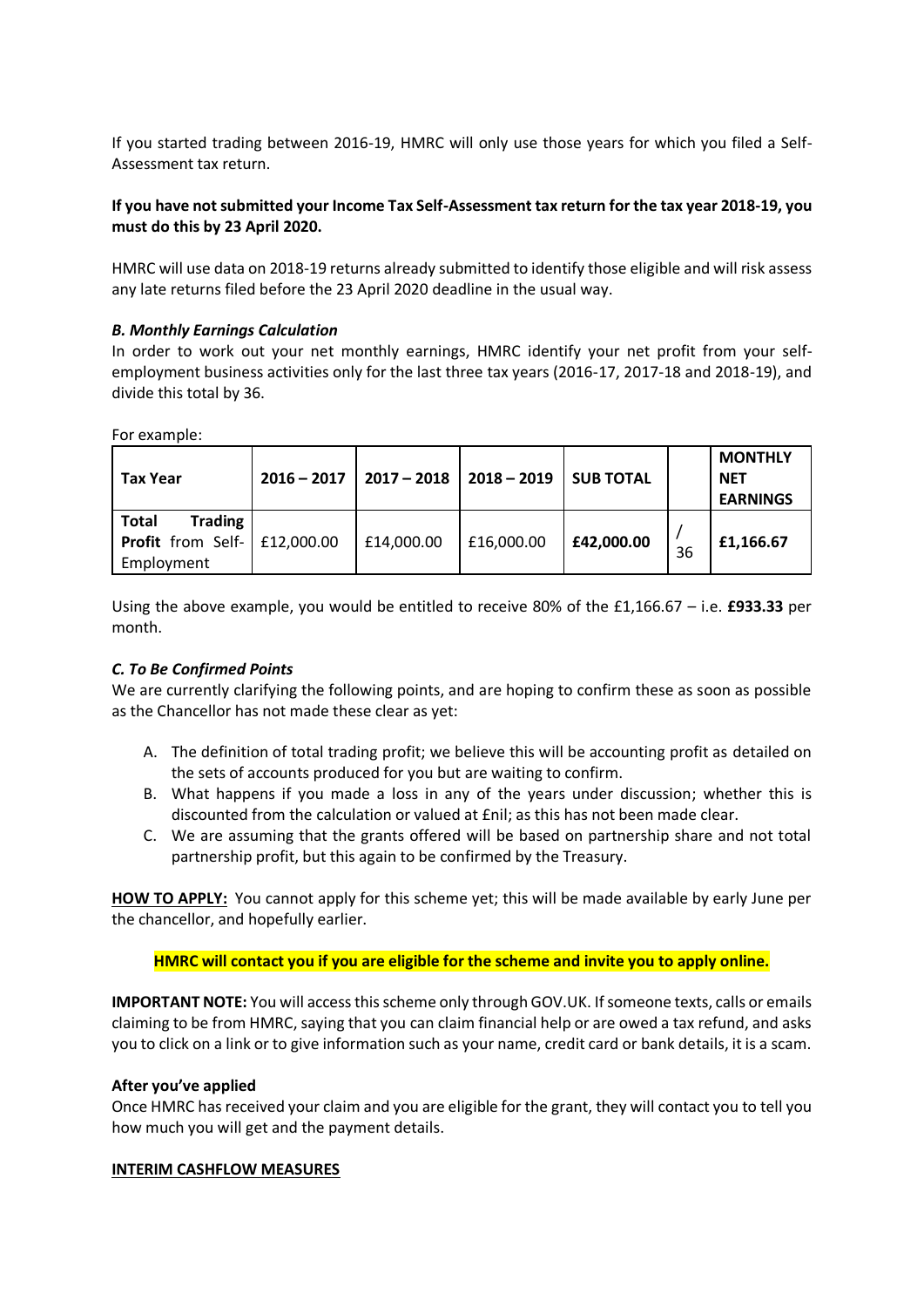Obviously, the time delay in the grant will cause concern amongst many businesses. If you are struggling for cashflow, we suggest investigating the following already announced government support initiatives:

- 1. **Small business grants** managed by your local authority; although primarily for those in the hospitality and leisure industries and for those who do not pay business rates – it may be worth investigating individual local authority websites for full terms and conditions to see if these might apply to your business
- 2. **Coronavirus Business Interruption Loan Scheme** available from your High Street bank, on which the government will pay the first 12 months' interest.
- 3. **Universal Credit and Employment and Support Allowance** applications from self-employed individuals for these are being processed and will be paid – per the Chancellor – in the next few days.

If you require any assistance with any of the application processes, please do not hesitate to contact us at your next available opportunity.

### **2. VAT DEFERRAL PAYMENTS**

The government clarified that anyone paying by **Direct Debit** should **cancel** this for the time being, to avoid monies being taken from business accounts.

No VAT is due to be paid for the next quarter on 7 April, 7 May or 7 June, so those who do pay via direct debit should cancel this with their bank **now**, as it can take longer than one working day for a bank to process this.

### **3. CORONAVIRUS JOB RETENTION SCHEME - UPDATE**

HMRC have now provided further guidance on the Job Retention Scheme, as follows:

This funding will be open to all employers with a **PAYE payroll scheme** that was created and started on or before 28 February 2020, including charities. Employers can apply for grants of 80% of furloughed employees' (employees on a leave of absence) monthly wage costs, up to £2,500 a month, plus the associated Employer National Insurance contributions and minimum automatic enrolment employer pension contributions on that wage, **provided** they keep the worker employed. The scheme will cover the cost of wages backdated to 1 March 2020, if applicable.

HMRC are aiming to have the scheme up and running by the end of April 2020. More detailed guidance will be published in due course and please be assured we will advise you when the scheme is open.

Guidance for employers is available on **[GOV.UK](https://links.advice.hmrc.gov.uk/l/eyJhbGciOiJIUzI1NiJ9.eyJidWxsZXRpbl9saW5rX2lkIjoxMDEsInVyaSI6ImJwMjpjbGljayIsImJ1bGxldGluX2lkIjoiMjAyMDAzMjcuMTkzNzcxNTEiLCJ1cmwiOiJodHRwczovL3d3dy5nb3YudWsvZ3VpZGFuY2UvY2xhaW0tZm9yLXdhZ2UtY29zdHMtdGhyb3VnaC10aGUtY29yb25hdmlydXMtam9iLXJldGVudGlvbi1zY2hlbWUifQ.1AnpB4K7YgClu801XTzNe_r4DSBRjRY4YzXV7KWJWYk/br/76694133238-l)**

You may also find the **[guidance for employees](https://links.advice.hmrc.gov.uk/l/eyJhbGciOiJIUzI1NiJ9.eyJidWxsZXRpbl9saW5rX2lkIjoxMDIsInVyaSI6ImJwMjpjbGljayIsImJ1bGxldGluX2lkIjoiMjAyMDAzMjcuMTkzNzcxNTEiLCJ1cmwiOiJodHRwczovL3d3dy5nb3YudWsvZ3VpZGFuY2UvY2hlY2staWYteW91LWNvdWxkLWJlLWNvdmVyZWQtYnktdGhlLWNvcm9uYXZpcnVzLWpvYi1yZXRlbnRpb24tc2NoZW1lIn0.Sh2tErwpdkdgV3Aq0S85vR5KXQcl-UXVeDyn8zR5H40/br/76694133238-l)** helpful.

We hope you find the above useful, and if you do have further questions, please let us know as soon as possible, so we can find the best solution for you as soon as possible.